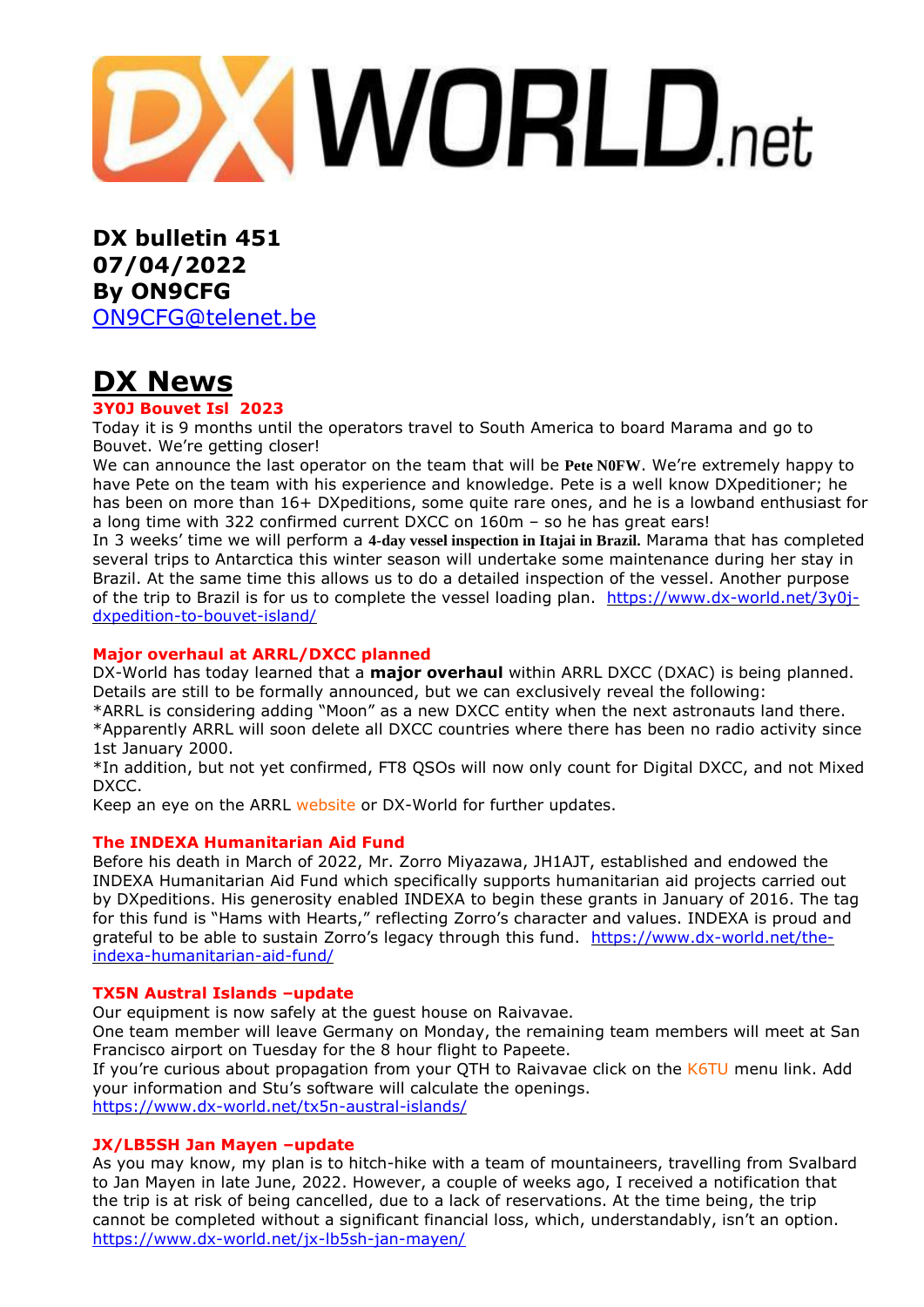# **DXCC**

### **This week on air**

**This can change daily, please visit** <https://www.dx-world.net/> **for updates.**

#### **Caribbean trip by DF8AN**

**FM, MARTINIQUE** as FM/DF8AN April 13-19 and May 1-2

**J7, DIMINICA** as J79AN April 19-24

**J6, ST LUCIA** as J6… April 24-May 1

Michael, DF8AN will be operating between April 13 and May 2. Activity on HF using mainly CW and digi. QSL via home call

**6W, SENEGAL** Willy, ON4AVT is once again operating as 6W7/call from Warang. Activity until April 10. Operation from 80 to 10 meter using SSB, digi and QO-100. QSL via home call, Club Log OQRS.

**8Q, MALDIVES** Emir, E77DX will be operating from Baa Atoll as 8Q7DX between April 13-27. Activity from 80 to 10 meter using a vertical and VDA's on the beach. QSL via E73Y.

**9J, ZAMBIA** Mario, IK1MYT is once again QRV from Lusaka as 9J2MYT until June. Activity on 40, 20, 17, 15 and 10 meter using SSB. QSL via IZ3KVD, Club Log OQRS.

**9N, NEPAL** Matjaz, S57MK is active as 9N7MK (trekking Mt Everest) until April 23. Operation on HF.

**CP, BOLIVIA** Antonio, EA5RM is once again QRV as CP1XRM from San Ignacio de Moxos until April 22. Operation on HF using CW, SSB and FT8 during his spare time. QSL via home call, LoTW.

**FG, GUADELOUPE** Jean-Luc, F1ULQ is active as TO1Q until April 8. Operation on HF using SSB and FT8. QSL via home call, direct or bureau, LoTW.

**FK, NEW CALEDONIA** Jean-Louis, F5NHJ is active during his spare time until June 7 as FK/call. Operation from 160 to 6 meter with focus on RTTY and FT4/8. QSL via LoTW and Club Log OQRS. **HC8, GALAPAGOS ISL** Maria HC1MM and Rick HC1MD are operating as HD8MM and as HD8MD until April 14. Activity on HF using CW, SSB and FT4/8. QSL via K8LJG.

**IS0, SARDINIA** Bodo, DF8DX will be operating as IS0/call between April 9-16. QSL via Club Log OQRS, bureau or direct.

**JX, JAN MAYEN** Rune LA7QY and Helge LB4MI are active as JX7QY and JX/LB4MI from Jan Mayen until the beginning of October. Operation during their spare time.

**OA, PERU** Alex, DD5ZZ is active until around mid-May as OA7/call. QRV form 40 to 10 meter. QSL via home call and LoTW.

**OH0, ALAND ISL** Team OH0EG is active from Aland islands until April 9 and again between April 22-29, 2022.

Team 1 – DK8RE, DM5WF, DL8UUF, SP1EG; 160-10m; CW SSB + digital; 1kw; dipole, ground planes; QSL via SP1EG.

Team 2 – SP1EG, SP1QY, SQ3PMX; 80-15m; FT4 FT8 RTTY; 100w; ground planes; QSL via SP1EG.

**VP2V, BRITISH VIRGIN ISL** Look for Pat N2IEN, Ray W2RE, Lee WW2DX, Rock WW1X and Lori KB2HZI as VP2V/calls from April 10 until April 16. Operation on HF using all modes.

**XT, BURKINA FASO** Max, DK1MAX will once again be active as XT2MAX between April 7 and April 20. Operation in 'holiday-style' using CW and digi. QSL via EA5GL. Activation depending COVID.

## **Coming up soon**

**FO0, AUSTRAL ISL** A team of seven experienced DX-pedition / contest operators will activate Raivavae (Austral Islands) OC-114, French Polynesia as TX5N from April 16 to April 28. Team members are: Rob N7QT, Walt N6XG, Heye DJ9RR, Gene K5GS, Steve W1SRD, Melanie N7BX and Doris K0BEE. Operation from 160 to 10 meter using CW, SSB and digital.

**JW, SVALBARD** DX-Adventure is a joint venture of Max-ON5UR and Erik-ON4ANN, and consists of 15 very enthusiastic people with all experience in participating or organizing a DXpedition. The first DX-Adventure project is therefore immediately ambitious: The Arctic Archipelago – Svalbard – IOTA EU026 from April 19-26, 2022. The setup is to be active with 5 stations on all HF bands in different modes (CW, SSB, RTTY, FT8-FT4). In addition, we have the ambition to be the first to activate EU-026 on QO-100. Three team members take on the challenge of driving a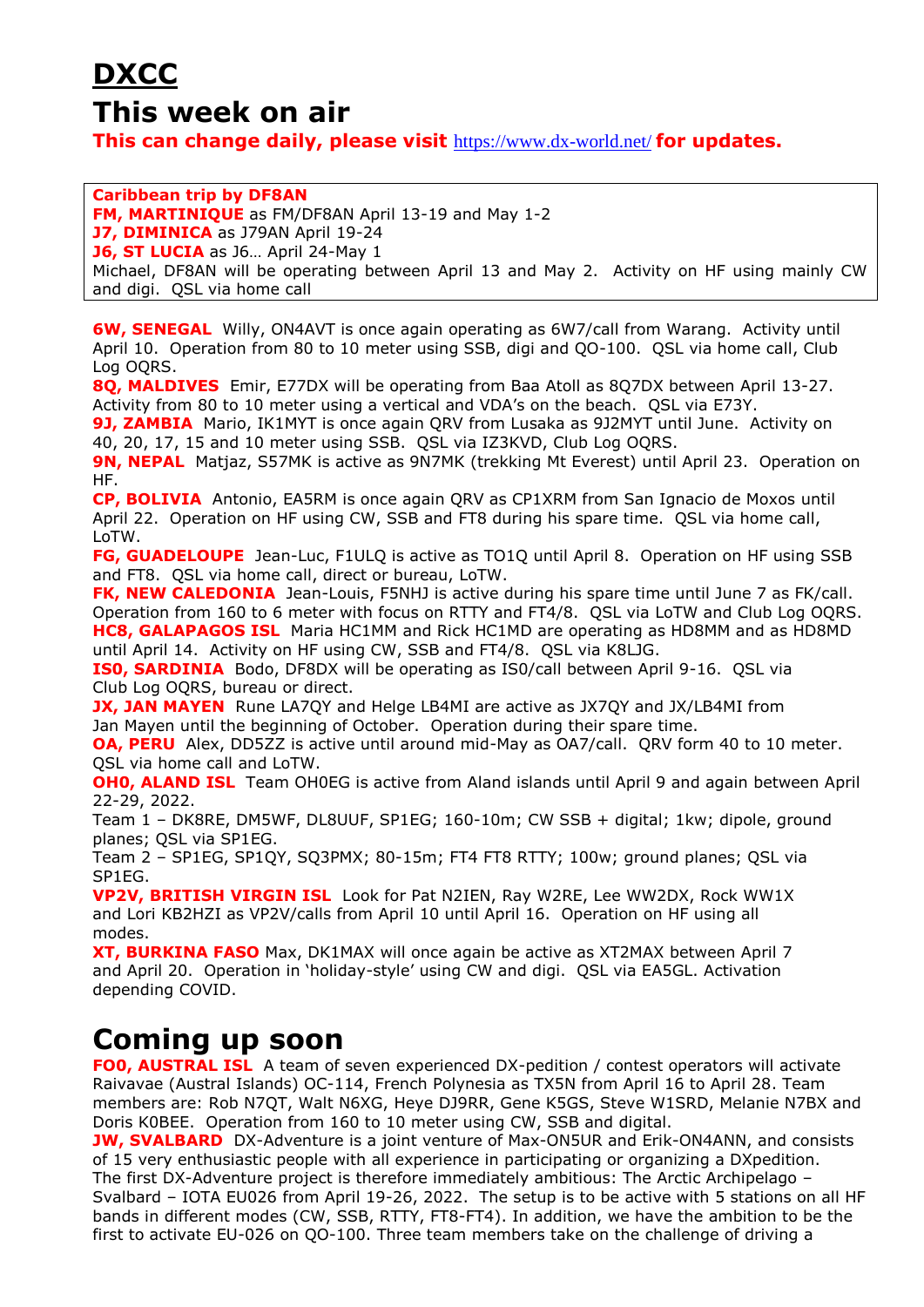snowmobile all the way to Kapp Linné, about 100km east of Longyearbyen. This is the only location that allows a "line of sight" on the QO-100 satellite. In addition, Kapp Linné is also on the edge of the satellite footprint – speaking of a challenge.. **VK9N, NORFOLK ISL** Look for VK9NT (operators VK3HJ, VK3QB and VK6CQ) from April 14 until April 25. Activity from 160 to 10 meter using CW, SSB and FT8. QSL via M0OXO.

# **IOTA This week on air**

### **ASIA**

**AS-200 Shodo Isl** Take JS6RRR and Take JI3DST are active as call/5 until April 12. Operation from 80 to 2 meter using CW, SSB, digi, FM. Mark the calls: JI3DST/5 mainly for DX, JI5RBH mainly for JA, JS6RRR/5 mainly for JA and JS6RRR/P for FT8. See QRZ.com for QSL information.

### **EUROPE**

**EU-085 Kolguev Isl** RI1PA April 14-21 **EU-086 Vaygach Isl** RI1PB until April 11 By UA1QV and RW3FS, see the website for more.

### **SOUTH AMERICA**

**SA-024 Comprida Isl** Look for PY2LCD, PS8RV, PT2OP, PY2ABN and PY2NNM as ZW2F until April 10. Activity between 40 and 10 meter with maybe 6 meter from the rare grid GG64 (April 8- 9). QSL via LoTW, Club Log.

# **DXCC timeline**

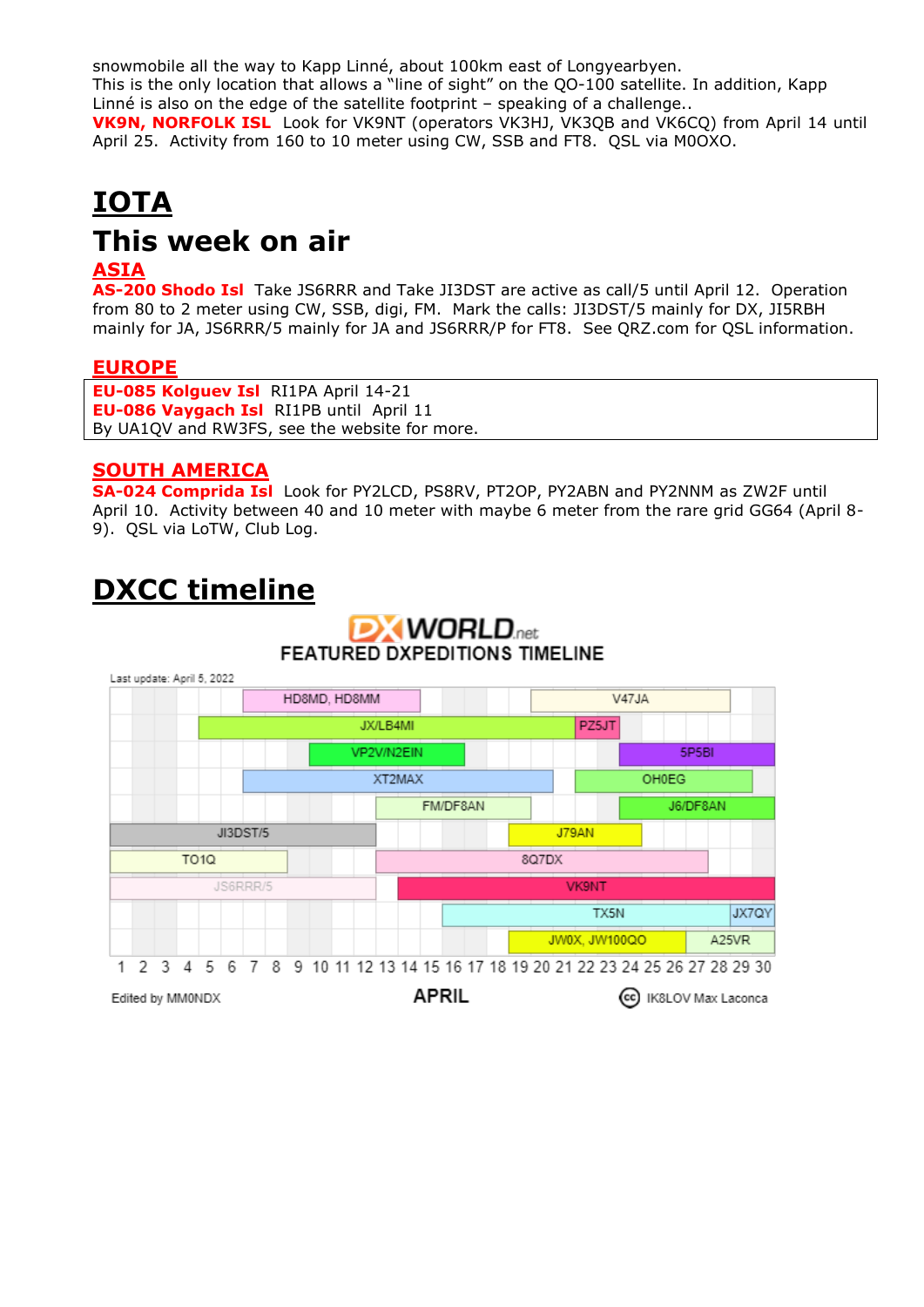# **On the scene**

**Jean-Luc F1ULQ as TO1Q from Guadeloupe**



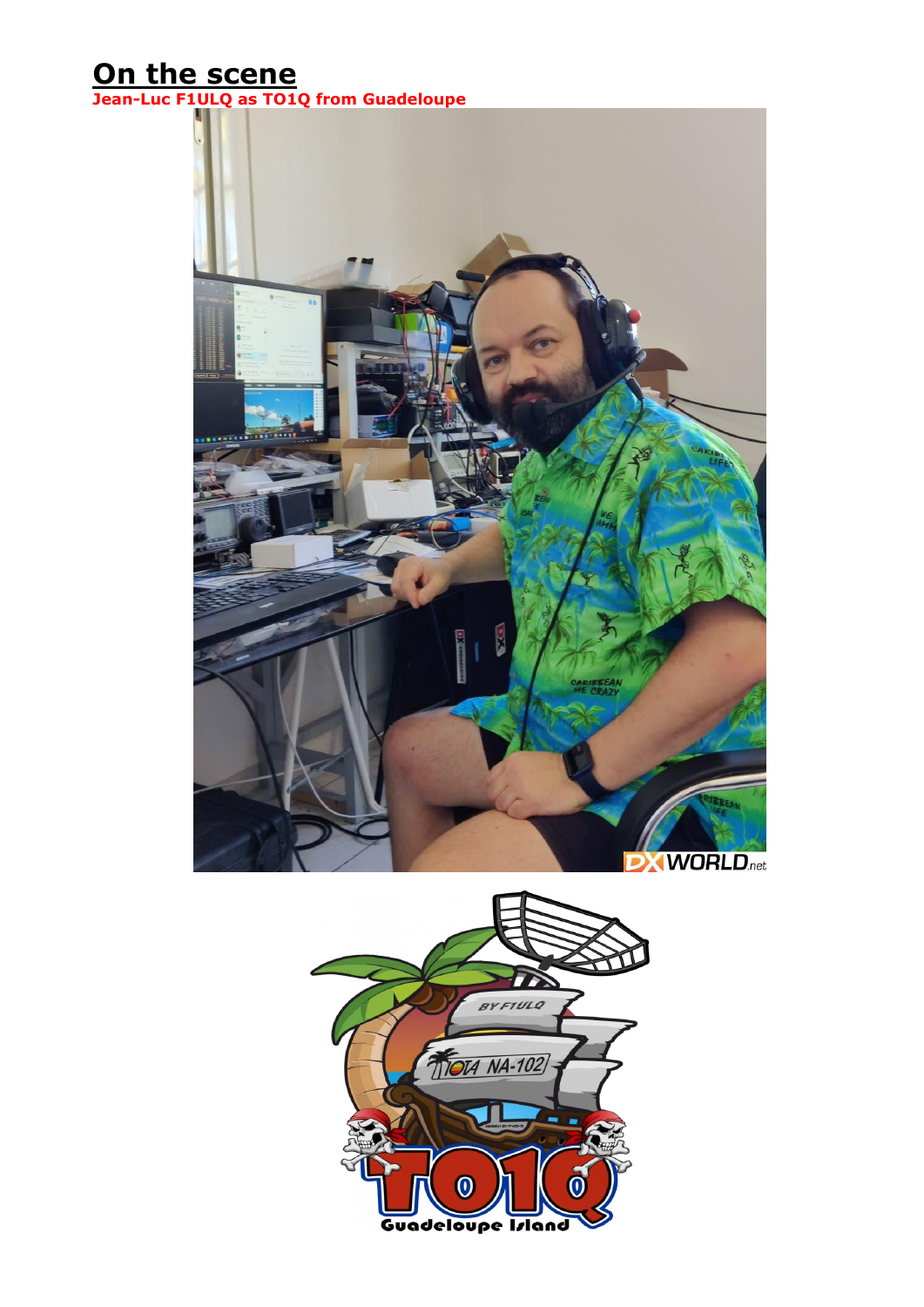**Helge, LB4MI as JX/LB4MI from Jan Mayen**



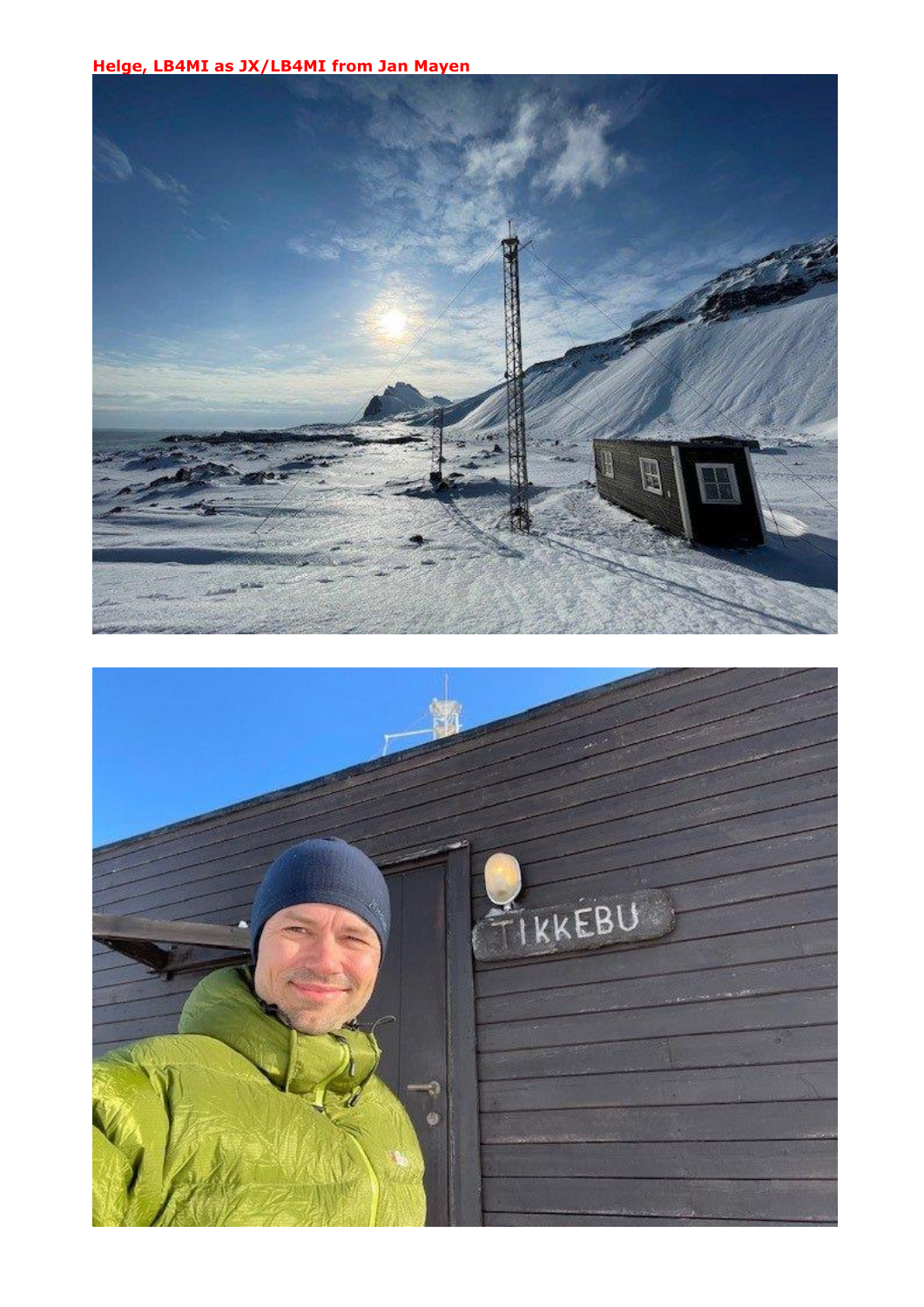# **ANNOUNCEMENTS Announced DX**

### *THE NEWCOMERS*

**3B8, MAURITIUS** Fabian, DF3XY will be operating as 3B8/call between May 20 and June 2. Operation in 'holiday-style' on 40, 30 and 20 meter using SSB and FT8. QSL via home call, direct or bureau.

**HK0, SAN ANDRES ISL** Renato, PY8WW will be operating as HK0/call between May 7-12. Operation on HF with a focus on 6 meter. QSL via home call.

**TR, GABON** Roland, F8EN will be operating from Libreville as TR8CR during June-July. QRV on 40; 30 and 20 meter using CW. QSL via F6AJA.

**Z6, KOSOVO** Bodo, DF8DX will be operating from Gjilan as Z68QQ between May 23-30. An entry in the CQ WPX CW contest is included as Z66BCC. QSL for Z68QQ via DF8DX, Z66BCC via DL2JRM.

### *THE REMINDERS*

**3A, MONACO** Team 3A3A will be QRV during the CQWW SSB contest 2022 (October 29-30). More to follow.

**3B8, MAURITIUS** Lubo, OM5ZW will be active as 3B8/call between April 29 and May 6. Operation in 'holiday-style' from 80 to 10 meter using CW, SSB and digi. QSL via OQRS.

**5H, TANZANIA** Sergey, UT8UU says that the 5H3UU DXpedition in scheduled for the second half of 2022. More to follow.

**5H, TANZANIA** Roman, RA/3W3RR (ex-9Q9RR) has announced plans to be active from Zanzibar island, AF-032. Currently no set dates as to when 5H1RR activity may happen due to COVID-19. More info to follow in due course..

A3, TONGA Stan LZ1GC and Ivan LZ1PM will be operating as A35GC sometime in 2022. Activity from 160 to 10 meter using CW, SSB, RTTY and FT8. Logs uploaded during the DXpedition to Club Log. QSL via LZ1GC OQRS, direct or bureau.

**C5, THE GAMBIA** Look for C5C once again from May 22 until June 7. Operators are Abdel M0NPT, Gerard F5NVF and Luc F5RAV. A side trip to Bijol Island is possible. More to follow. **CY0, SABLE ISL** Permission for a DXpedition has been authorized with the team: WA2DAN, N2IEN, K5DHY, K5YY, K4UEE, WW2DX, AA4NC, N8AA, N2TU. The CY0C Sable Island DXpedition team will be active sometime 2022-2023. They are working hard to get the DXpedition scheduled.

<http://cy0dxpedition.net/index.html>

**D6, COMOROS** Dates still to be determined but D60AE will be on air sometime 2022. A multinational 12 operators team of the F6KOP Radioclub will be with 5 stations in CW, SSB, RTTY and FT8/FT4 modes from 160 to 10 meter + QO-100.

**E6, NIUE** Stan LZ1GC and Ivan LZ1PM will be operating as E6AM during October-November. Activity from 160 to 10 meter using CW, SSB, RTTY and FT8. Logsuploaded during the DXpedition to Club Log. QSL via LZ1GC OQRS, direct or bureau.

**FM, MARTINIQUE** Marius, ON4RU will be operating as FM/OQ3R from May 21 until June 4. Operation in 'holiday-style' from 160 to 10 meter using CW only. QSL via home call.

**FM, MARTINIQUE** Michael, DF8AN will be operating as TO8N from mid-April until early May. An entry in the YU DX contest is included. QSL via home call, bureau or direct.

**FO0, AUSTRAL ISL** Haru, JA1XGI will be QRV as FO/call during November . Schedule depending Covid situation. Operation from 160 to 10 meter using CW and digi. QSL via LoTW.

**FP, ST PIERRE & MIQUELON** Chris, VO1CH updates DX-World that due to Covid-19,the TO5T DXpedition to St Pierre & Miquelon has been postponed sometime in 2023. Activity from 160 to 6 meter using CW, SSB and FT8. <http://www.to5t.com/>

**FS, ST MARTIN** The TO9W team will once again be QRV from November 30 until December 9. **FS, ST MARTIN** Peter, G4SHO will soon be active in 'holiday-style' as FS/call. Operation on HF. QSL via LoTW.

**FS, ST MARTIN** Look for Pier, FS/W1NA and Marco, FS/KC9FFV in future activity during various periods next year. QRV in 'holiday-style' from 40 to 6 meter using SSB and FT8. QSL both call via IZ1MHY, LoTW.

**FT/W CROZET ISL** After many months of efforts and negotiations, the TAAF (the body in charge of the FTs administration) has granted permission for a one-man nearly 3-month operation from Crozet Island to Thierry F6CUK, from mid-December 2022 to mid-March 2023 (be patient!) Exact dates will come just prior to the operation. The last activity from Crozet was in 2009 by Florentin F4DYW as FT5WQ. <http://crozet2022.r-e-f.org/>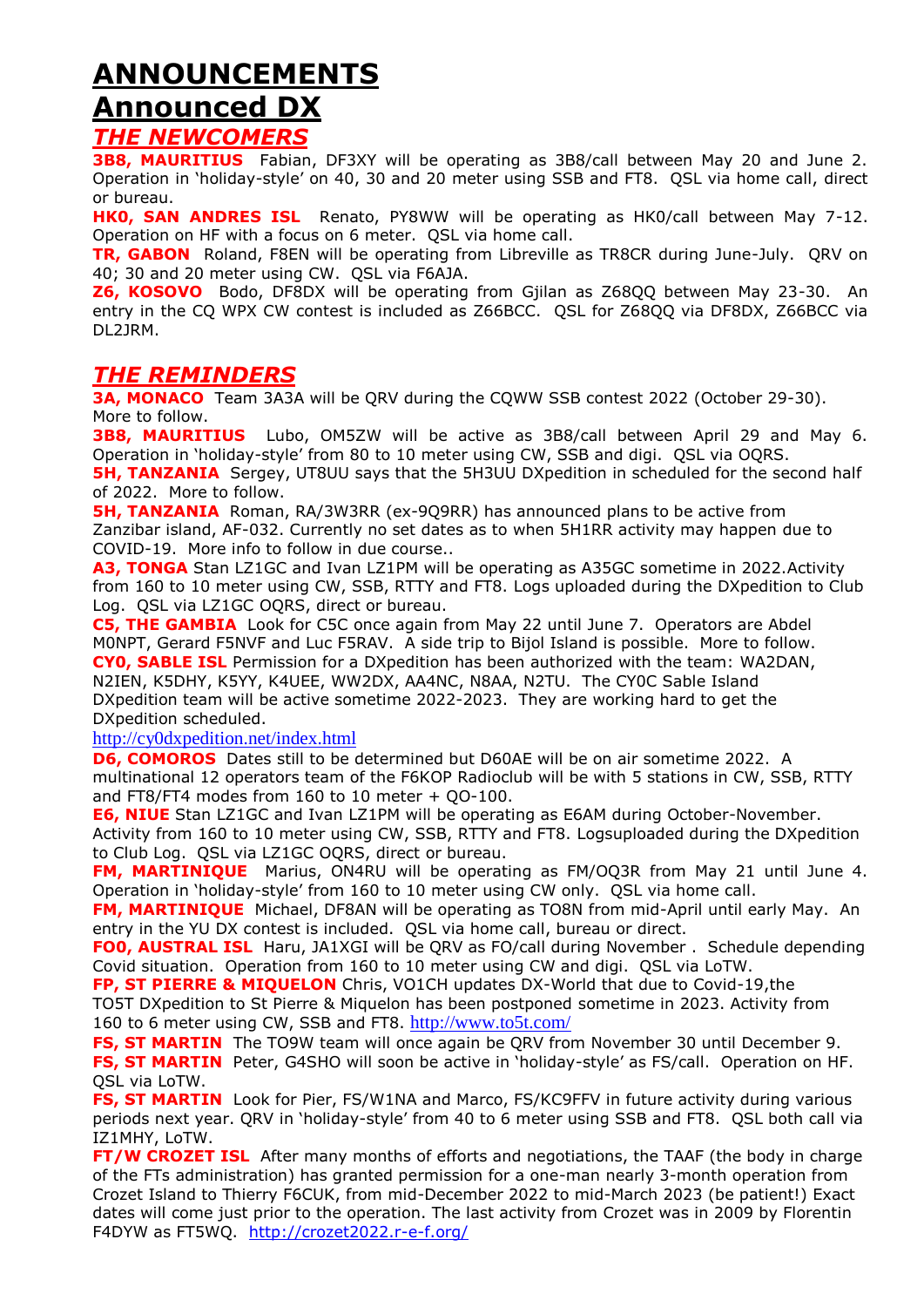**FW, WALLIS & FUTUNA** Tom, KH0/KC0W informs: due to Covid this trip will be postponed. As soon the situation changes Tom will let us know when he departs Saipan.

**JT, MONGOLIA** Mats, SM6LRR will be active as JT4RR/P sometime April and July, August from the South Gobi Desert. This will be an extreme portable operation under difficult circumstances. QSL via EA5GL, LoTW.

**JX, JAN MAYEN** Stian, LB5SH will once again be active as JX/call late June for about 5 days. Operation primarily SSB and FT8. More to follow.

**KH0, NORTHERN MARIANA ISL** BJ, WA7WJR (ex-XV9WJR) hopes to be active from Saipan / Tinian during April / May. Activity depends on Covid protocols and if quarantine is still required by then the trip will be cancelled or postponed. If QRV he will operate CW, SSB & RTTY (no SSB) on 40-20-17-15m. QSL via home call, LoTW.

**KH8, SWAINS ISL** Due to the Covid-19 pandemic it is still impossible to travel to Swains Island. Alex Jennings (owner of island) and the team will start planning again sometime March 2023.

**OH0, ALAND ISL** Keijo OG5O and Raila OH2HOD will be operating as OH0/calls during May 21-25 from the rare grid KO09CX.

**P2, PAPUA NEW GUINEA** A DXpedition will take place in honour of the 175<sup>th</sup>anniversary of the Nikolay Miklouho Maclay. More to follow. QSL via RM0L.

**PJ5, ST EUSTATIUS** John, W5JON will once again be active as PJ5/call from October 25 until November 4. Operation from 60 to 6 meter using SSB and FT8.

**PY0F, FERNANDO DE NORONHA** We have no firm dates on this activity, but Rodrigo PY2KC mentions he will try to be active from Fernando da Noronha sometime in 2022 as PY0FFF. Activity depends on Covid situation.

**PZ, SURINAME** Fox, PD0FOX will be active as PZ5JT during spring 2022 from Zanderij. He is going there for jungle training with the 11 Air Assault Brigade. Operation on 20, 17, 15 and 10 meter. More to follow.

**TL, CENTRAL AFRICAN REPUBLIC** The DXpedition to C.A.R has been rescheduled to November 2022 (at the end of the rainy season).

**TY, BENIN** The Russian DXpedition Team will be operating as TY5RU between October 10 and October 25. Operation from 160 to 6 meter using CW, SSB and FT8. QSL via Club Log OQRS, LoTW.

**VK9C, COCOS KEELING ISL** Zeljko, VK6VY together with VK6CQ, VK6SJ and perhaps others will be operating as VK9CM between October 26 and November 3. Activity from 160 to 10 meter using CW, SSB and FT8. An entry in the CQWW SSB contest is included as VK9C. QSL via EB7DX. **VP2V, BRITISH VIRGIN ISL** Dario, KP4DO will be operating from Tortola as VP2V/call. Dates not yet mentioned. More to follow.

**XU, CAMBODIA** This DXpedition had been due to take place during March, however since many of the team were from Ukraine it's clear it had to be postponed. Juris YL2GM, team leader explains:

My team planned expedition XU7AKT in March. The expedition had to be cancelled due to the war in Ukraine. However, Latvian Radiosport Federation supports Ukraine during these tough times and invites radio amateurs around the world to join this support by donating. More info can be found on the LRSF homepage: <https://www.lral.lv/lrsf/index.html>

**YN, NICARAGUA** Robert, DL7VOA will be QRV from Guacalito de la Isla as YN5AO. Dates are still in planning phase due to COVID. Operation in 'holiday-style' with a focus on the low bands. QSL via Club Log OQRS. <https://www.qrz.com/db/YN5AO>

# **Announced IOTA**

### *THE NEWCOMERS*

### **EUROPE**

**EU-017 Lipari Isl** Alex, IK8YFU will be operating as ID9/call from April 21 until April 25. Activity on HF using SSB and FT8. QSL via home call, LoTW.

### *THE REMINDERS*

### **ASIA**

**AS-107 Samet Isl** E20AX/p has had to postpone the activation of Samet Island that was originally scheduled for 8-10 January 2022 because of the Omicron outbreak. A new date is yet to be set.

**AS-125 Chang Isl** Team HS7AP/P will be active from Chang Island during July 29 to August 1. Participation in the RSGB IOTA contest. QRV on 80-40-20-15-10m, CW, SSB & FT8. QSL via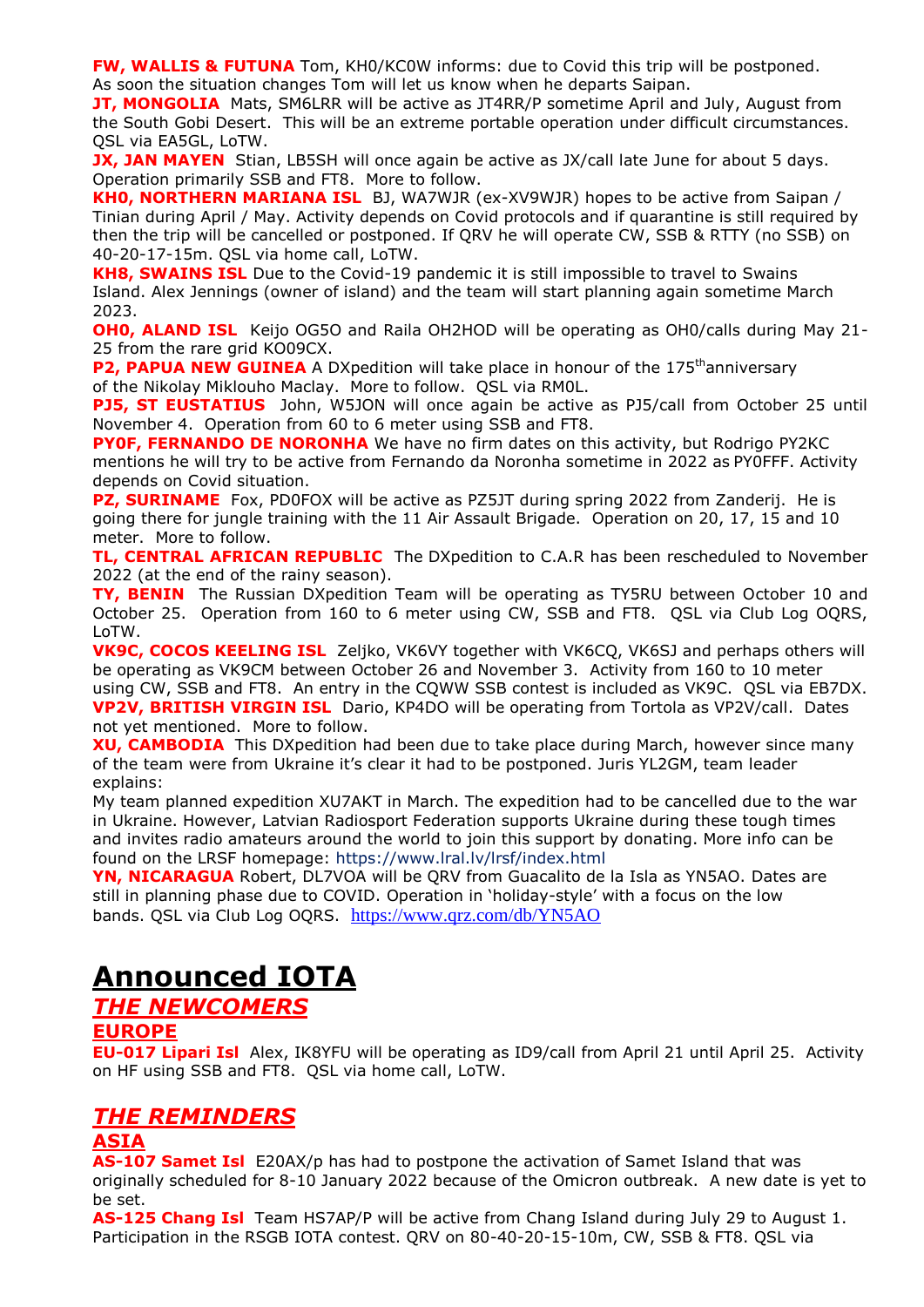#### E21IZC.

**AS-140 Char Kukri-Mukri** The S21DX will once again be active during November 2022. They plan multiple stations from 80 to 12 meter. More to follow.

### **EUROPE**

**EU-030 Bornholm Isl** A Belgian team will be operating as 5P5BI between April 24 and May 1. Operation from 160 to 6 meter using CW, SSB and digi. QSL via ON6EF. <https://hamradioexpedition.com/>

**EU-074 Brehat Isl** Thierry, F6CUK will be active as TM8C from April 23 until April 30 April. Activity using SSB, CW and FT8 mainly on 40, 30 and 20 meter. This will be a field-test in preparation for his expedition to Crozet, with a focus on testing the software for FT8. QSL via F6CUK (direct or bureau) and LoTW.

**EU-181 Sveti Ivan Isl** During the IOTA contest 2022 (July 30-31), a joint Bulgarian Greek team will be active as LZ0KP. QSL via SV2CLJ.

**EU-189 Isle of Rockall** A team with Nobby G0VJG will be operating as MM0UKI/P from the most inhospitable places on Earth. Plan is to be QRV from June 6 until June 19. Nobby will be the sole operator for 1-2 days depending the weather. QSL via M0OXO, OQRS. <https://www.rockall2022.org/>

### **NORTH AMERICA**

**NA-070 Kiska Isl** The postponed KL7RRC IOTA DXpedition to Kiska Island has been rescheduled and is now expected to take place on July 4-11. The team includesN3QQ, N6XG, N7QT, NL8F and W8HC. QSL via N7RO.

**NA-079 Garden Key** Gene, N0MHJ will be operating as call/4 from Dry Tortugas between April 22-25. Operation mainly on 6 meter using CW and SSB during daytime only. QSL via LoTW.

### **OCEANIA**

**OC-012 Yap Isl** Tom, KC0W has plans to be active from Yap Island as V63COW. Exact dates will be announced as soon as travel restrictions to Micronesia are lifted. QRV on HFusing only CW. QSL via home call, no LoTW.

**OC-037 New Zealand Sub Antarctic Islands (Campbell Island)** The Perseverance DX Group (PDXG) has some unfinished business. Several members participated on the 2012 ZL9 activation that was cut short by weather. After their successful VP8PJ South Orkney Islands 2020 DXpedition, PDXG is pleased to announce their intention to activatethe New Zealand Sub-Antarctic Islands (ZL9), Campbell Island. Club Log #24 most wanted, in the 2022 timeframe.

The plan includes 160-10m operation, CW/SSB/RTTY/FT8, with emphasis on 160, 80, 60, 40 and propagation dependent, 12 and 10 meters.

# **Special calls**

### *THE NEWCOMERS*

**F, FRANCE** Special callsign **TM5OIS** will be activated on 9-18 April from the city of Abbeville and other locations in the Bay of Somme (TM5OIS/p) during the 31st edition of the Bird and Nature Festival. QSL via F5KRH. (TNX 425DX)

**OZ, DENMARK** Special callsign **5P0WARD** will be active on 18 April in celebration of World Amateur Radio Day. QSL via Club Log's OQRS, LoTW and eQSL, or via OZ1ACB. A special award will be available for contacts made with 5P0WARD/xx stations with different suffix extensions. (TNX 425DX)

**PA, THE NETHERLANDS PI750GAZ** is the special callsign for VERON District A17 (PI4GAZ) to join the celebrations for the 750th anniversary since Gouda was granted city rights (19 July 1272). Look for activity from 1 April until 30 September. QSL via Club Log's OQRS, or via the bureau. (TNX 425DX)

**PA, THE NETHERLANDS** The YNOMY DX Group (PD7YY, PE5TT, PF5X and PH0NO) will be active as **PA226FF** from Nature Park Molenheide (PAFF-0226) and as PA225FF from Nature Park De Maashorst (PAFF-0225) on 9 April. They will run three stations on CW and SSB, QSLs via Club Log's OQRS. (TNX 425DX)

**PA, THE NETHERLANDS** Erwin, PA3EFR and others will operate special event station **PH2022IG** on 15-22 April from The Hague for the fifth edition of the Invictus Games, the international sporting event for wounded, injured and sick servicemen and women, both serving and veterans. (TNX 425DX)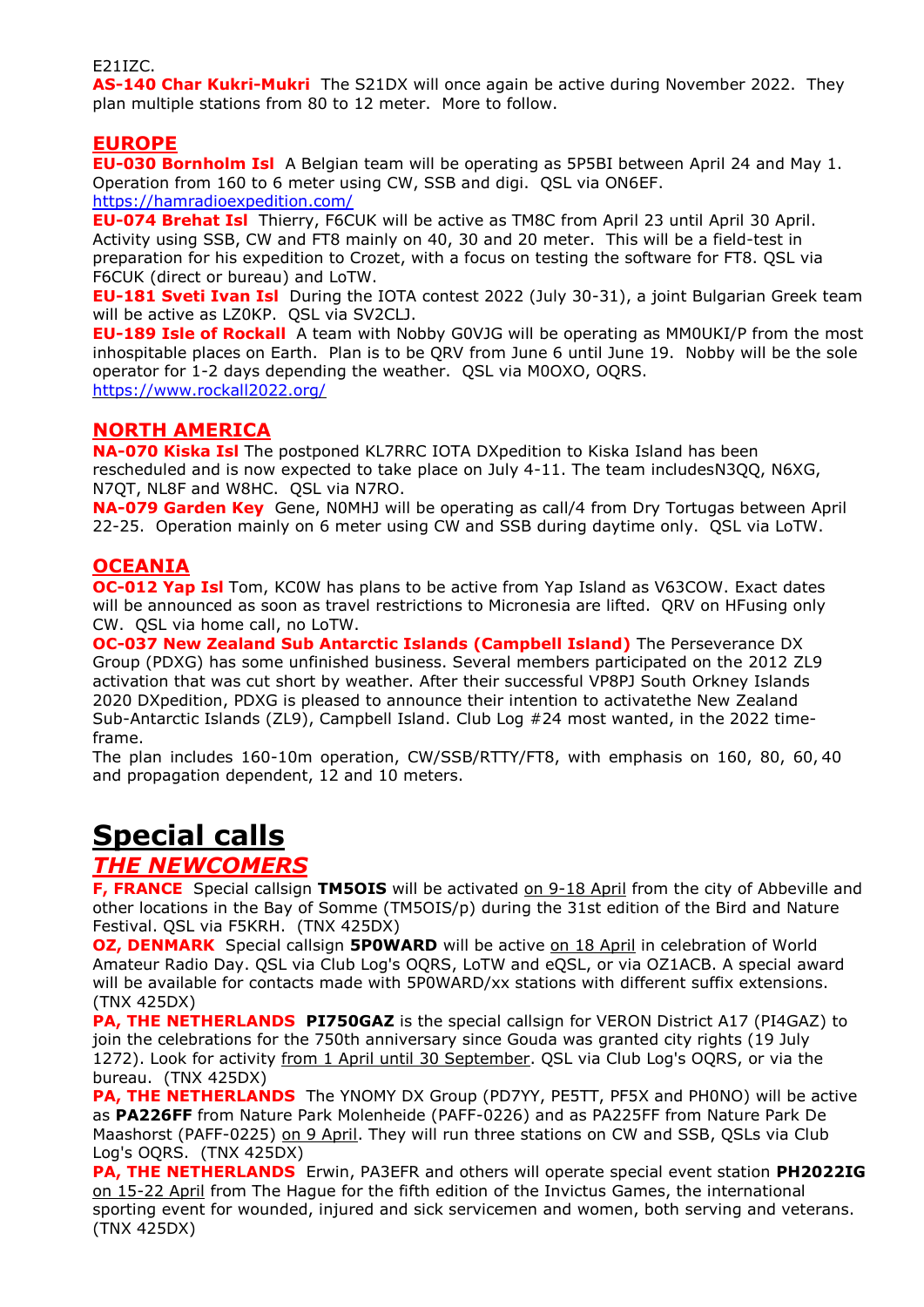**UA, RUSSIA** Several special callsigns will be activated on 2-17 April for the 30th anniversary of the Fifth Ocean Ham Aviator's Club: **RA30FO**, **RD30FO**, **RG30FO**, **RJ30FO**, **RK30FO** (Kaliningrad), **RL30FO**, **RO30FO**, **RU30FO** and **RY30FO**. Also joining the celebrations are expected to be **EV30FO** from Belarus and **SX30FO** from Greece (1-30 April). (TNX 425DX)

### *THE REMINDERS*

**3A, MONACO** Members of the Association of Radio Amateurs of Monaco (ARM) plan to be active as **3A5M** to commemorate the 100th anniversary of the death of Prince Albert 1 of Monaco (1848- 1922). QRV on HF bands, CW/SSB/Digi during the period April 1 to May 31.

**9A, CROATIA 9A652AA** and **9A655AX** are the special callsigns that Tom, 9A2AA and Josip, 9A5AX will be using throughout 2022 to mark their 65th year in amateur radio. QSL via home calls. (TNX 425DX)

**9A, CROATIA 9A302AA** is the callsign that Tom, 9A2AA is using until 13 July to celebrate the 30th anniversary of Croatia's independence. QSL via 9A2AA. (TNX 425DX)

**9H, MALTA** John/9H1CJ (ex 5Z4JC) commemorates the destruction of the Maltese Capuchin Monastery and its Church through bombing attacks in 1942 (April 4/5) with the callsign **9H6CAP** during April, May, and June. QSL direct via 9H1CJ. (TNX DXNL)

**DL, GERMANY** The DARC Team SES will activate special callsign DA22WARD from 1 March until 30 April in celebration of World Amateur Radio Day (18 April). QSL via the bureau, or direct to DL2VFR. (TNX 425DX)

**DL, GERMANY** Special callsigns **DF90TJU**, **DK90TJU**, **DL90TJU**, **DM90TJU**, **DP90TJU**,

**DQ90TJU** and DR90TJU, plus HB90JU from Switzerland, will be activated from 1 March to 30 June for the 90th anniversary of the maiden flight (7 March 1932) of the Ju52/3m transport aircraft designed and manufactured by German aviation company Junkers. An award will be available, see https://90tju.de/ for information and the OQRS for bureau cards. (TNX 425DX) **DL, GERMANY DP44WCA** (special DOK 44WCA) will be used for WWFF and WCA

activations until April 17. All QSOs will be confirmed automatically with a card.(TNX DXNL) **DL, GERMANY** Club station DL0IMO will operate special callsign **DR50BAWA** throughout 2022 to celebrate the 50th anniversary of the DARC's Intruder Monitoring Service (https://www.intrudermonitoring.de/). QSL via the bureau. Started in 1972 and formerly known as Bandwacht, the Intruder Monitoring is the German branch of the IARU Monitoring System, whose primary objective is the search, classification, identification and initiation of steps leading to the removal from amateur bands of radio signals of non-amateur stations causing harmful interference to the amateur services. (TNX 425DX)

**DL, GERMANY** The DARC club Hanau (DOK F09) celebrates 85 years of amateur radio in their city with the special DOK 85AFHU for their club callsign **DL0HO** during 2022. QSL via bureau. (TNX DXNL)

**DL, GERMANY** The DARC club Telgte (DOK N44) celebrates its 44th anniversary in 2022 with the callsign **DP44N44T** (special DOK 44N44). An award is also available. QSL via bureau. (TNX DXNL)

**DL, GERMANY** During 2022, look for **DB50AFZ** for the 50th anniversary since the Deutscher Amateur Radio Club (DARC) relocated from Kiel to the Amateurfunk-Zentrum (Amateur Radio Centre), the newly built headquarters in Baunatal. All QSOs will be confirmed automatically via the bureau; direct cards via DL2VFR. (TNX 425DX)

**DL, GERMANY DF40BGK** is active during 2022 for the 40th anniversary of DARC Ortsverband Bergkamen. QSL via the bureau, LoTW and eQSL. (TNX 425DX)

**DL, GERMANY DK050BN** is QRV during 2022 for the 50th anniversary of Contestgruppe Bingen (DK0BN) QSL via the bureau, LoTW, direct cards via DK5PD. (TNX 425DX)

**DL, GERMANY** During 2022, **DL60LINDAU** is active for the DARC Ortsverband Lindau-Westallgau's 60th anniversary. All QSOs will be confirmed automatically via the bureau, direct cards via DL1CBQ. (TNX 425DX)

**DL, GERMANY** Look for DL73AFUG during 2022 for the 73rd anniversary of the first Amateurfunkgesetz (AfuG), the German amateur radio regulations that came into force on 23 March 1949. QSL via operator's instructions. (TNX 425DX)

**DL, GERMANY DL75DRG** is QRV until end 2022 for the 75th anniversary of DARC Distrikt Ruhrgebiet. QSL via operator's instructions. (TNX 425DX)

**DL, GERMANY DL75HIL** is active until end 2022 for the 75th anniversary of DARC Ortsverband Hilden (DL0HIL/DL0CK). QSL via the bureau, LoTW and eQSL. (TNX 425DX)

**DL, GERMANY** Special callsign **DM60CSJ** is active until end July for the 60th anniversary of Club Station Jesewitz (DL0SAX). QSL via the bureau and eQSL, direct cards via DL2VM. (TNX 425DX) **DL, GERMANY** The special event station **DR125MB** (special DOK 125MB) draws attention to the Muengsten Bridge, Germany's highest railway bridge, built 125 years ago. QRV until November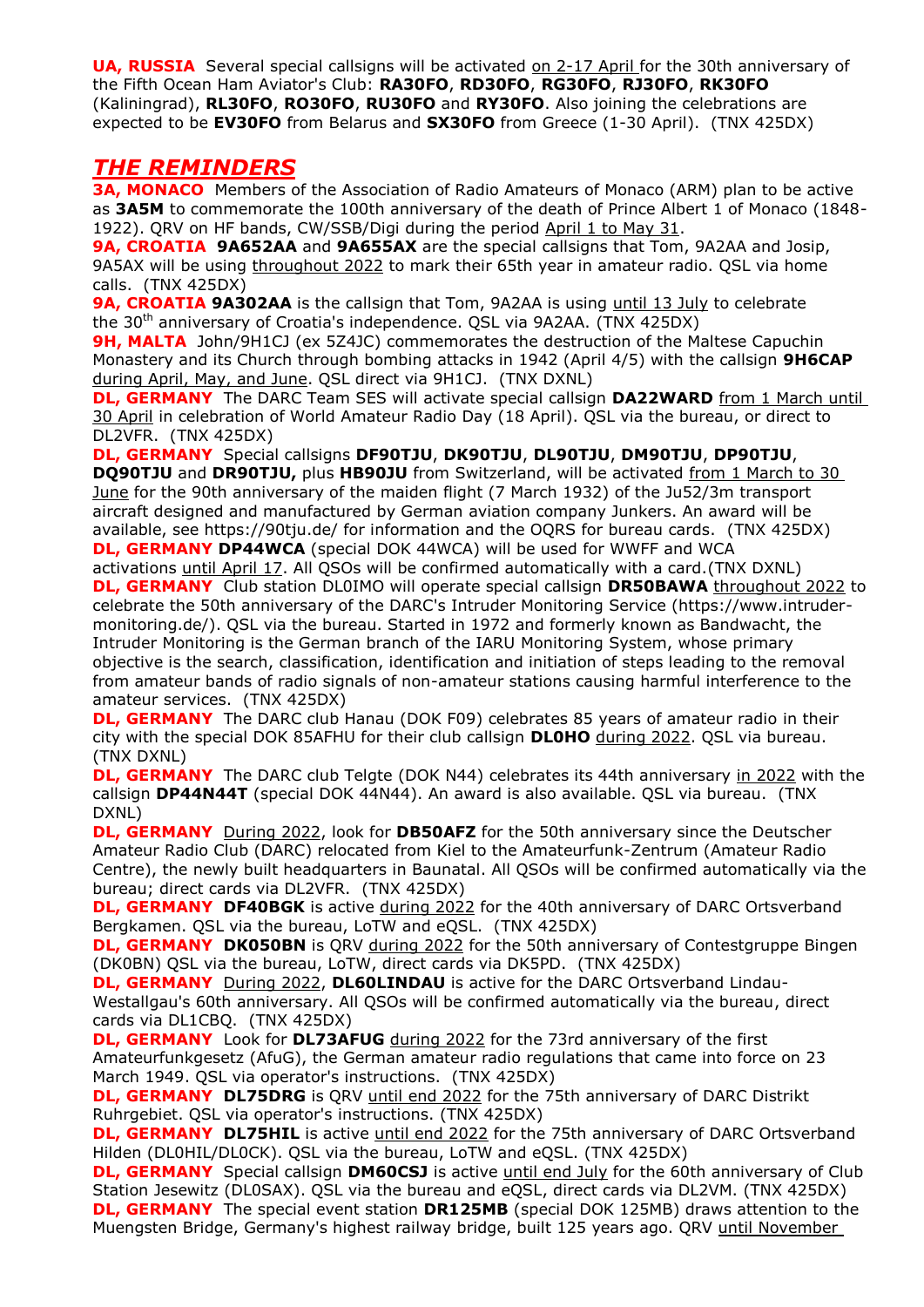30. QSL via bureau, LoTW, DD3JN (d). (TNX DXNL)

**DL, GERMANY** The German section of the International Federation of Railway Radio Amateurs will put their new club callsign **DL0OF** on the air with the special DOK MKO until Jan. 25 next year. QSL via bureau and DL4CR (d). (TNX DXNL)

**DL, GERMANY DL75RLP** is the special callsign for members of DARC's Ortsverband Mainz (DL0MZ) to celebrate the 75th anniversary of the German federal state of Rhineland-Palatinate throughout 2022. All QSOs will be confirmed automatically via the bureau and LoTW; direct cards can be requested via Club Log's OQRS. (TNX 425DX)

**EI, IRELAND**Special callsign **EI90IRTS** will be activated throughout 2022 to celebrate the 90th anniversary since the founding of the Irish Radio Transmitters Society, Ireland's IARU society. QSL via EI6AL. (TNX 425DX)

**F, FRANCE** Guillaume, F1IEH will operate special callsign **TM72FDL** from 27 March to 10 April for the traditional "Fete des Lances" that takes place at Champagne (Sarthe department). QSL via F1IEH. (TNX 425DX)

**F, FRANCE TM55SNSM** celebrates the 55th anniversary of the French sea rescue organisation Societe Nationale des Sauveteurs en Mer between March 18 and July 16. QRV on 80-6m on CW, SSB, and digital modes. QSL via bureau and eQSL. (TNX DXNL)

**F, FRANCE TM20KFZ** is the special callsign that members of the Club Radioamateurs Scientifique de la Haute-Vienne (F8KFZ) will be using during seven weekends until 25-26 June to celebrate the club's 20th anniversary. QSL via the bureau. (TNX 425DX)

**F, FRANCE TM40AMRA** is the special callsign for members of the Association Mosellane des RadioAmateurs to celebrate their club's 40th anniversary on 2-16 April. QSL via F8EFU. (TNX 425DX)

**F, FRANCE** The Radioamateurs de Lot-et-Garonne will operate special callsign TM6CXJ on 1-6 June to honour the memory of their friend Pierre Marge, F6CXJ, who passed away on 28 January 2021. QSL via LoTW (preferred), or via F2FZ. Also activated in remembrance of Silent Keys are **TM3ZZ** (in memory of Michel Pelhate, F3ZZ) during a few weekends between 26 February and 3 July. QSL TM3ZZ via F4HIK; QSL TM9AP via F6GYH. (TNX 425DX)

**G, ENGLAND** The Medway Amateur Receiving and Transmitting Society will operate special callsign **GB5MW** on 3-30 April to celebrate the society's centenary year. QSL via eQSL. (TNX 425DX)

**G, ENGLAND** Special event stations **GB1900HA** (operated by M0MNE) and **GB1900HW** (operated by M0TKF) are active until 23 December for the 1900<sup>th</sup> anniversary since the beginning of the construction of Hadrian's Wall (https://1900.hadrianswallcountry.co.uk/). QSLs via Club Log's OQRS and LoTW. A former defensive fortification which marked the boundary between Roman Britannia and unconquered Caledonia to the north, Hadrian's Wall is the largest Roman archaeological feature in Britain, and has been inscripted on the UNESCO World Heritage Site List since 1987. (TNX 425DX)

**G, ENGLAND GB100BBC** is the special callsign celebrating the 100th anniversary of the British Broadcasting Corporation throughout 2022. The BBC was formed on 18 October 1922, and daily radio broadcasts began on 14 November. GB100BBC will be on air from the BBC Radio Group's shack at BBC Broadcasting House in central London, as well as from other BBC premises and members' home QTHs around the UK. QSL via the bureau, LoTW and eQSL; direct cards will not be accepted. (TNX 425DX)

**GM, SCOTLAND** PS Waverley is the world's last seagoing paddle steamer. It's also her Diamond Jubilee in 2022. To celebrate this milestone, Col MM0NDX and Frank MM0HST plan to be active **/MM** in mid-2022. Possibly one or two others will join them (to be determined after January). A meeting with the Waverley Steam Navigation Company in Glasgow, Scotland has been arranged for the middle of January 2022 whereby a route / itinerary will be confirmed. It's very likely the voyage will take place off the west coast of Scotland.

**GW, WALES** Members of the Newport Amateur Radio Society (NARS) are active on shortwave in SSB, FT8, CW and RTTY as **GB4NPT** during March 2022 to commemorate the 20th anniversary of Newport/South Wales gaining city status. QSL via office. (TNX DXNL)

**HA, HUNGARY** The following special event stations mark the 200th birthday of the Hungarian poet Sandor Petofi until March 15, 2023: **HG200AN**, **HG200DO**, **HG200EF**, **HG200IR**, **HG200OT** und **HG200PS**. QRV on HF on CW, SSB, and FT8. An award is available as well. QSL via Club Log, LoTW. (TNX DXNL)

**HA, HUNGARY** The Szollosi Jozsef Radio Club (HA4KYB) is joining the city of Szekesfehervar's official celebrations of the 800th anniversary of the Golden Bull (Aranybulla), the royal charter issued in 1222 which represents the first constitutional document of the nation of Hungary. Look for special callsign **HG1222BA** to be active on all bands and modes throughout 2022. QSL via the bureau to HA4KYB. (TNX 425DX)

**HB9, SWITZERLAND HB50SH** is the special callsign that members of USKA Schaffhausen,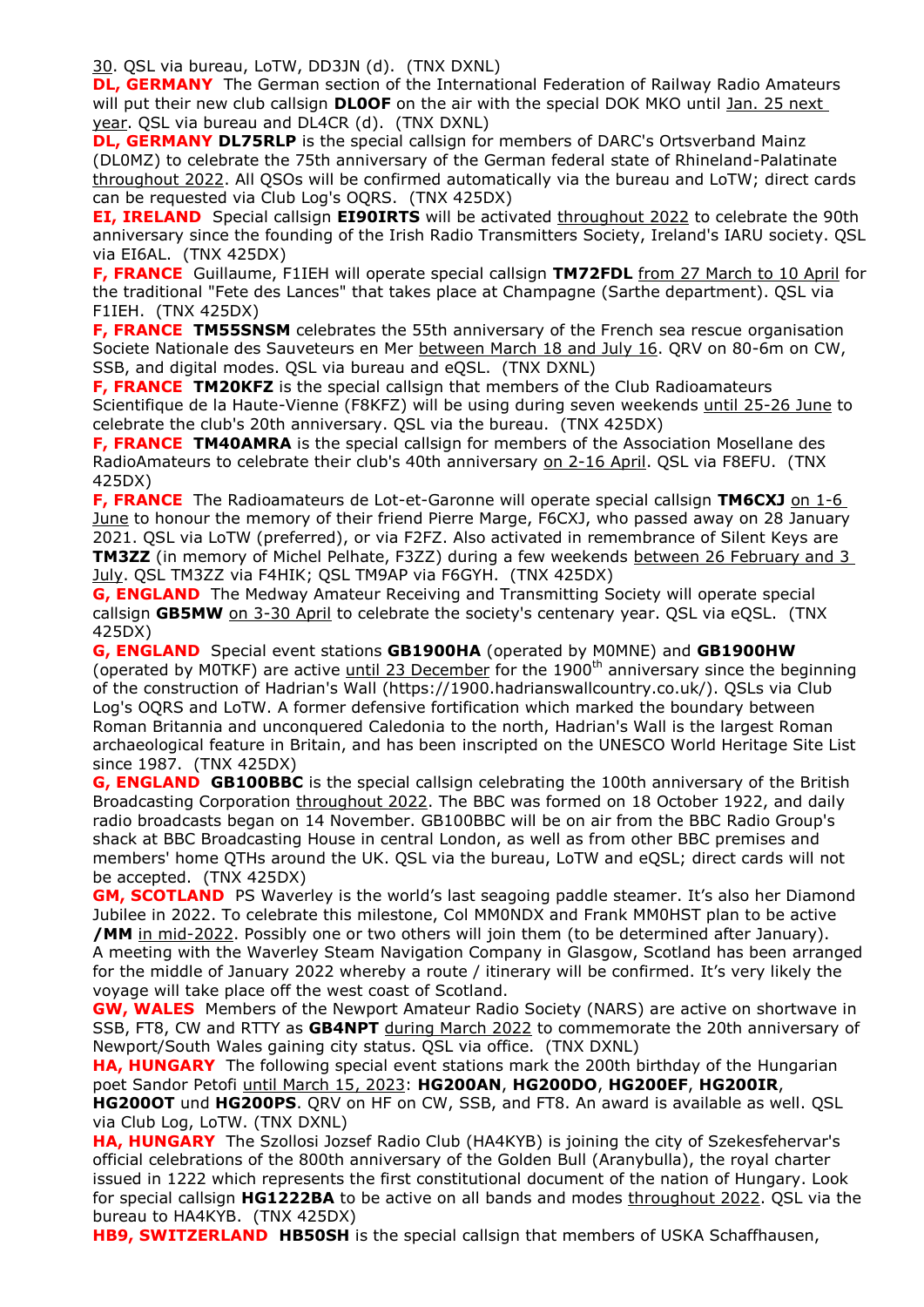HB9SH (https://www.hb9sh.ch/) will be using during 2022 to celebrate their club's 50th anniversary. QSL via LoTW, paper cards will be available only for QSOs made during the Helvetia Contest (23-24 April). (TNX 425DX)

**HP, PANAMA H32AT** is the special callsign that Jose, HP2AT is using until the end of the year to mark his 32 years in amateur radio. He uploads his log to qrz.com, Club Log and eQSL on a regular basis, and will upload all QSOs to LoTW at the end of the activity. Paper QSL cards will not be available. (TNX 425DX)

**I, ITALY** Commemorating the 150<sup>th</sup> anniversary since the death of Samuel F.B. Morse (2 April 1872), ARI Vigevano will operate special callsign **IR2SM** from 26 March to 10 April. QSL via I2MFJ, bureau or direct. (TNX 425DX)

**I, ITALY** To promote the World Radiosport Team Championship to be held in Italy in July 2022, twelve special callsigns are activated until the end of the IARU HF Championship (10 July at 11.59 UTC). Look for **II1WRTC, II2WRTC, II3WRTC, II4WRTC, II5WRTC, II6WRTC, II7WRTC,** 

**II8WRTC, II9WRTC, II0WRTC, IR1WRTC** and **IO0WRTC** (the latter from Sardinia) to be QRV on the HF bands CW, SSB, RTTY and FT8. A certificate for QSOs made with special stations will be available. (TNX 425DX)

**I, ITALY** Look for **II8CAP** until end 2022, this to celebrate the city of Procida, the Italian Capital of Culture 2022. Operation on HF using CW, SSB and FT8. QSL via IC8ATA.

**JA, JAPAN** Members of JARL Joetsu Club is active as **8N0J** until end April 2022. This to celebrate the 50th anniversary of the city of Joetsu, Niigata. All QSO's will be confirmed automatically. QSL direct if needed via JJ0AWX. (TNX 425DX)

**LA, NORWAY LA100B** is the special callsign for NRRL's Bergensgruppen (LA1B) to celebrate its 100th anniversary throughout 2022. Several classes of awards will be offered for contacts made with LA100B. (TNX 425DX)

**LZ, BULGARIA LZ01MLN** is the special callsign to be used until end 2022 by the LZ Contest Team to celebrate the 1,000,000th QSO made by the LZ9W Multi-Multi Contest Station (http://www.lz9w.com/). The mark was reached during this year's CQ WW DX SSB Contest. QSL via LZ1PM. (TNX 425DX)

**OE, AUSTRIA** Commemorating the 150th anniversary since the death of Samuel F.B. Morse (2) April 1872), Jo, OE6VIE will operate CW only as **OE0MORSE** on 1-30 April. QSL via Club Log's OQRS (preferred), LoTW and eQSL. (TNX 425DX)

**OH0, ALAND ISL OH0100AX** is for the Alands Radioamatorer (OH0A) to celebrate until 9 June the 100th anniversary of the Aland Islands' selfgovernment from Finland.

The special callsign's suffix is the Internet country code top-level domain of the Aland Islands. (TNX 425DX)

**OK, CZECH REPUBLIC** The radio club Chrudim celebrates its 75<sup>th</sup> anniversary with thecallsign **OL75KCR** until the end of the year. QSL via Club Log OQRS. (TNX DXNL)

**ON, BELGIUM** Special event station OR100RCBE will be active from 1 March to 31 December to celebrate the 100<sup>th</sup> anniversary of the Radio Club Belge de l'Est. Established on 26 March 1922, it is nowadays' UBA GDV (Groupement de Verviers). QSL via ON4GDV. (TNX 425DX)

**OZ, DENMARK** Radio amateurs around the world can obtain an anniversary award by having contacts using CW, Phone or Digital modes with SES **OZ5ØDDXG** during 2022.

The anniversary callsign may be contacted once a month, on each band and with each modulation type. Each approved contact counts 1 point.

The award can be sent by e-mail (free of charge) or by postal mail for 10 USD. Application is sent to award manager OZ4CG Carsten – *oz4cg@live.dk*

**PA, THE NETHERLANDS** Wino, PA0ABM is active as **PA75DXCC** until 2 August. QSL via Club Log's OQRS , LoTW, eQSL, or via home call. The special callsign celebrates the 75th anniversary of the first post- World War II list of DXCC members, published in the July 1947 issue of QST. (TNX 425DX)

**PA, THE NETHERLANDS** The Dutch city of Leiden will be European City of Science in 2022, and will host a 365-day science festival "for anyone with an inquisitive mind" (https://leiden2022.nl/). Members of VERON Leiden will participate in the event and will be active as **PA22L**. QSL via bureau to PI4LDN. (TNX 425DX)

**PA, THE NETHERLANDS** The VERON section Midden- en Noord-Limburg (A31) celebrates its 75th anniversary in 2022 with the callsign **PI75LIM**. QSL via bureau. (TNX DXNL)

**PA, THE NETHERLANDS** Frans, PC2F will be active as **PF01MAX** between 18 March and 20 November, over the twenty-two Grand Prix weekends of this year's FIA Formula One World Championship. The special callsign stands for Max Verstappen, the defending champion who will compete under race num- ber 1. QSL via PC2F (direct or bureau), LoTW and eQSL. (TNX 425DX) **SM, SWEDEN** The Skoevde Amateur Radio Club (SARK, SK6EI) celebrates its 50<sup>th</sup> anniversary during 2022 with the callsign **SK50EI**. QSL via bureau, LoTW. (TNX DXNL)

**SP, POLAND 3Z200IL** is the special callsign for radio club SP8KJX to commemorate the 200th